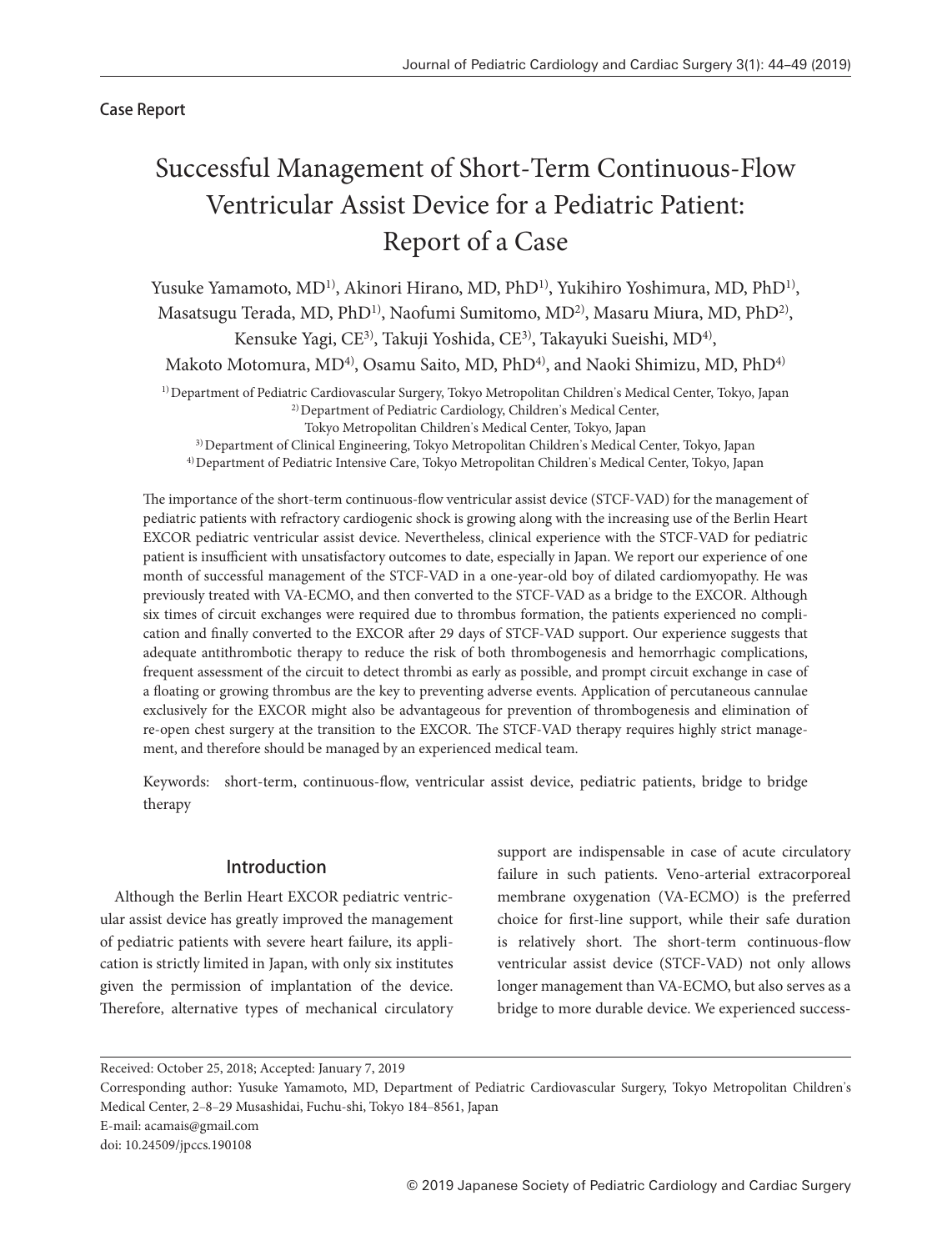ful management of STCF-VAD for about one month in a pediatric patient with dilated cardiomyopathy (DCM). There are only a few reports describing clinical experiences of STCF-VAD in Japan,<sup>1)</sup> and the reported results are not satisfactory mainly due to high incidence of complication such as major bleeding, neurological disorder, and infection. Herein, we describe our experience focusing on prevention of complications and the safe management of STCF-VAD.

## Case Presentation

A seven-month-old previously healthy boy was transferred to our hospital with acute circulatory collapse due to severe heart failure. VA-ECMO support was immediately commenced via the right cervical approach, and then he was diagnosed with DCM. After 12 days of support, he was recovered and weaned from the VA-ECMO. Consultation with the University of Tokyo Hospital, which is one of the four facilities in Japan certified for pediatric heart transplant, indicated that he was a candidate for heart transplant. Although rigorous medical therapy was initiated, he developed circulatory collapse requiring cardiopulmonary resuscitation when he was eleven months old and VA-ECMO support was emergently established again via a median sternotomy. Conversion to the EXCOR was not indicated at this point because of two concerns that might have led him out of indication of heart transplant: possibility of neurological deficits following cardiopulmonary resuscitation and severe respiratory failure due to left bronchial obstruction secondary to compression by the dilated heart.

Hence, we decided to assess his condition and judge the indication for heart transplant after converting to the STCF-VAD.

After 24 days of VA-ECMO support which was spent for neurological assessment, preparation of devices for the STCF-VAD, and inspection tour to University of Tokyo Hospital by our team, surgery was undertaken to convert to STCF-VAD when he was twelve months old and his body weight was 7.1 kg. Via a median approach, the VA-ECMO was removed after establishment of cardiopulmonary bypass and a 6-mm straight EXCOR Apex cannula (C18A-020; Berlin Heart AG, Berlin, Germany) was inserted into the apex of the left ventricle. A 10-mm expanded polytetrafluoroethylene graft (STRETCH Vascular Graft, W.L. Gore & Associates, Inc., Flagstaff, AZ, USA) was anastomosed in an end-to-side fashion to the ascending aorta, following which a 6-mm angled EXCOR Arterial cannula (C80G-021; Berlin Heart AG, Berlin, Germany) was inserted into the graft. The distal ends of the two cannulae were led outside the body through the rectus sheath and connected to the circuit of STCF-VAD. Our original STCF-VAD system consists of a ROTAFLOW centrifugal pump (BO-RF32; Maque, Rastatt, Germany) and a polyvinylchloride circuit with the T-NCVC® heparin coating (National Cardiovascular Center and TOYOBO, Osaka, Japan).2) Following the administration of catecholamines and inhaled nitric oxide (iNO) as support for the right ventricle (RV), weaning from cardiopulmonary bypass and conversion to STCF-VAD was performed uneventfully.

The patient's postoperative course was stable. Administration of iNO and catecholamine were terminated in postoperative day three and nine, respectively (Fig. 1). Unfractionated heparin (UFH) administration was started 12 hours after operation, targeting an activated partial thromboplastin time of 40–60 seconds. Aspirin (5 mg/kg/day) and dipyridamole (4 mg/kg/day) were administered from day three and four of STCF-VAD support, respectively. Warfarinization was started on day six, targeting a prothrombin time international normalized ratio (PT-INR) between 2.5 and 3.0, and was accompanied by UFH administration until the warfarin dose reached a therapeutic range (Fig. 2). Although a total of six circuit exchanges were required due to thrombus formation, there were no neurological complications, no hemorrhagic events, and no major infections throughout the clinical course. Intravenous injection of sedative drugs were ceased by the day 13 of STCF-VAD support, and since then, small dosage of internally administrated phenobalbital and chlorpromazine were enough for safe management of the patient in the intensive care unit. Electroencephalograph finding was normal and the Glasgow coma scale of the patient was E4VTM4 without any paralysis. In addition, respiratory function was sufficient for extubation. Then, conversion to the EXCOR was indicated.

The patient was transferred to the University of Tokyo Hospital after 29 days of STCF-VAD support, and on the same day the extracorporeal drive unit was changed from the centrifugal pump to the EXCOR. After 9 months of EXCOR support, he underwent heart transplant at the same hospital when he was one year and eleven months old and his body weight was 11.8 kg, and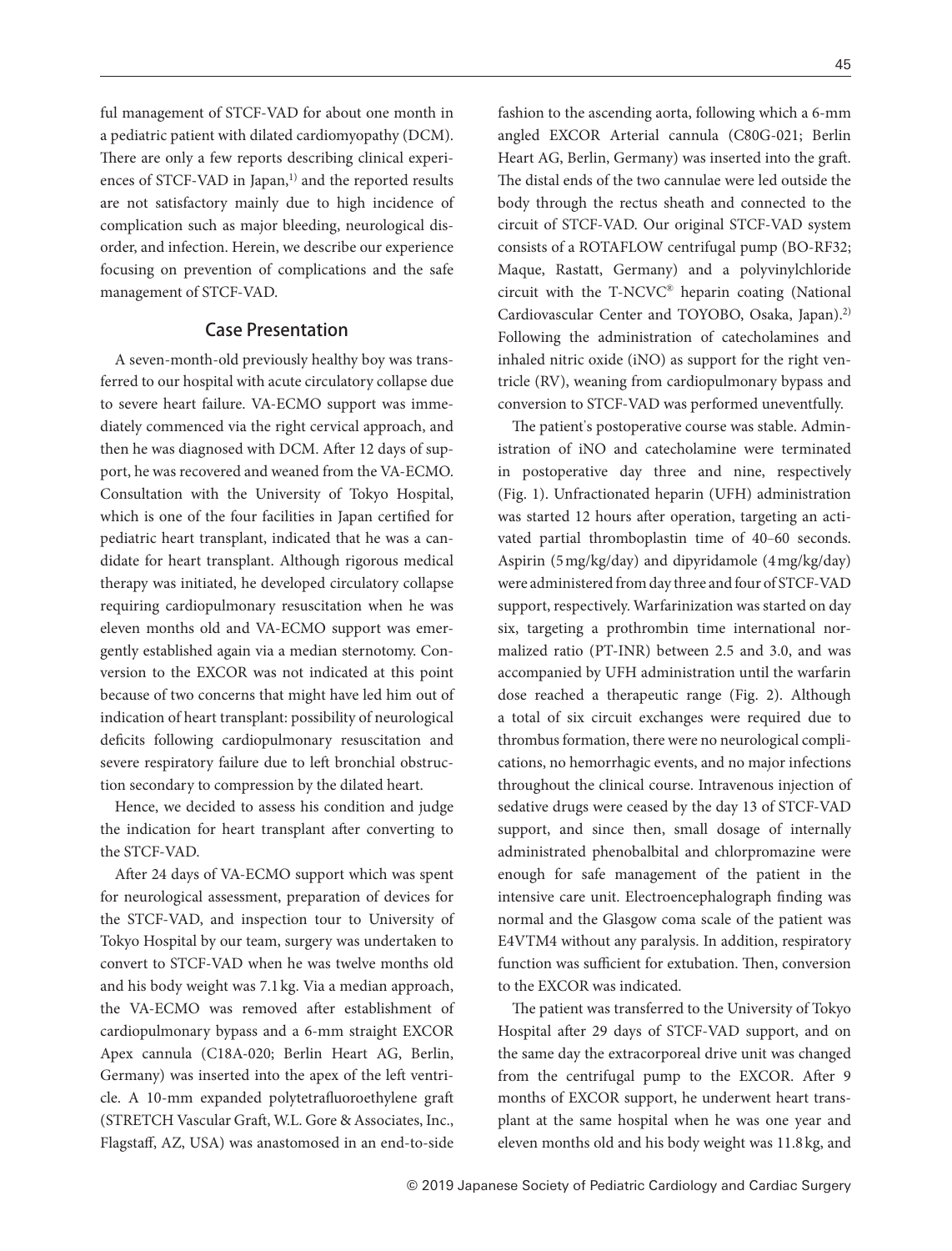

#### Fig. 1 Details of the management of the patient

The upper part of the figure indicates the cardiovascular agents administered during the course of treatment. The middle part indicates the transition of hemodynamic parameters relevant to STCF-VAD management. The timing of circuit exchange is also illustrated in the lower part of the figure. CVP, central venous pressure; DOB, dobutamine; Epi, epinephrine; iNO, inhaled nitric oxide; MIL, milrinone; SNP, sodium nitroprusside; VAD, ventricular assist device



#### Fig. 2 Details of antithrombotic therapy and the resultant thrombus formation in the circuit The upper part of the figure indicates the doses of antithrombotic agents used. The middle part indicates the transition of blood coagulability as a measure of antithrombotic therapy. The lower part indicates the average number of floating thrombi detected in the circuit per observation, along with the transition of serum LDH levels. aPTT, activated partial thromboplastin time; LDH, lactate dehydrogenase; PT-INR, prothrombin time international normalized ratio; UFH, unfractionated heparin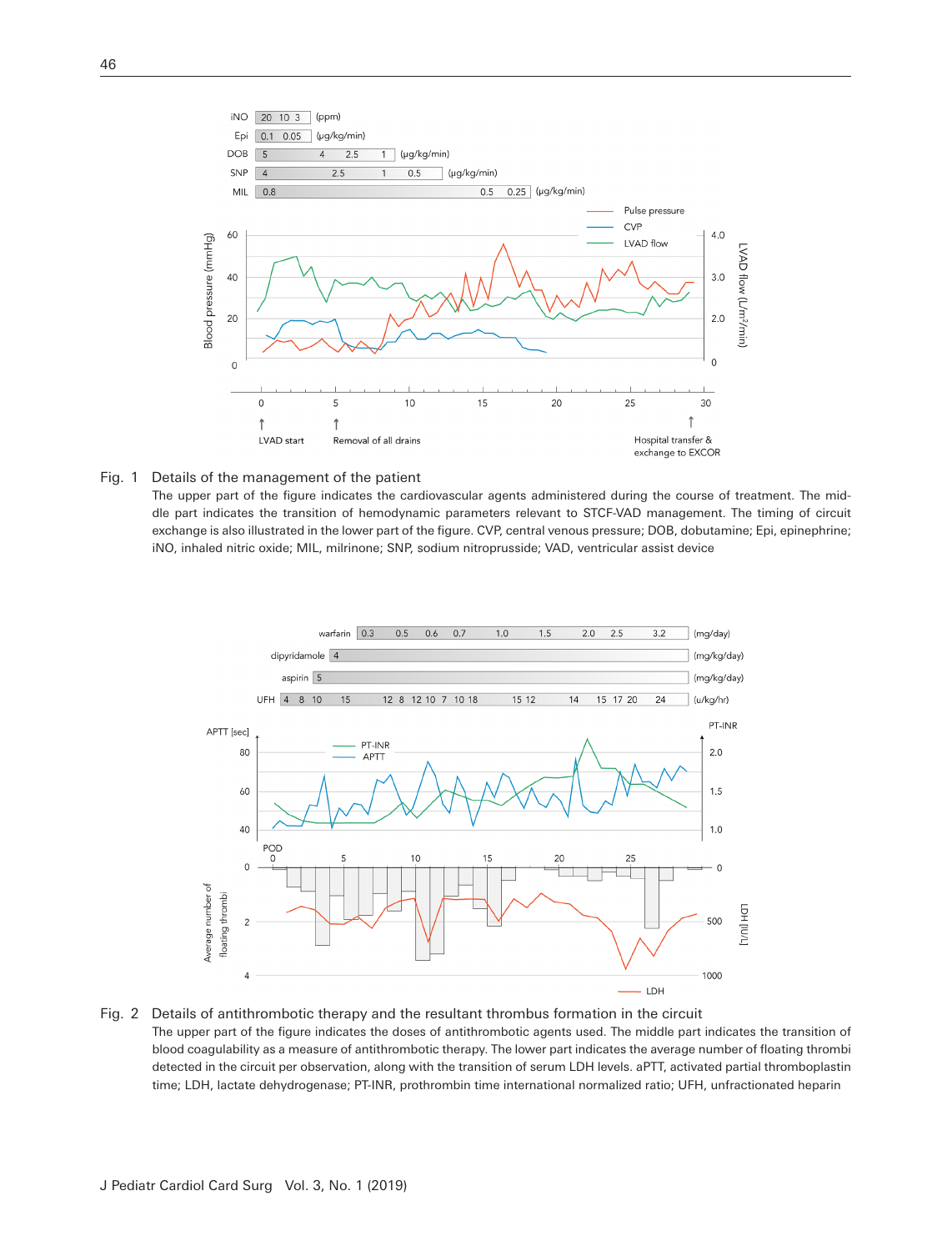was back to home in stable condition about two months after operation.

### **Discussion**

Along with the increasing use of the EXCOR, STCF-VAD has gained importance in the management strategy of severe heart failure in pediatric patients. STCF-VAD is more advantageous than VA-ECMO in that it enables longer continuation and more efficient volume unloading of the left ventricle. In addition, as patients on VA-ECMO support are thought to be at risk of postoperative RV failure after LVAD implantation, $3$ ) it is worthwhile to assess RV function and judge the indications of LVAD implantation after conversion to STCF-VAD. From the reported results, 65-71% of patients who underwent STCF-VAD support subsequently had positive courses, such as recovery, heart transplant, or conversion to durable VAD devices.<sup>4, 5)</sup> Morbidity due to major adverse events was reported as follows: major bleeding in 24-29%, neurological disorders in 15-24%, and infections in  $17\%,$ <sup>4, 5)</sup> with the median duration of the STCF-VAD support in 12-15 days. Prevention of these adverse events is essential for improving the outcomes of STCF-VAD management.

Thromboembolic stroke and intracranial hemorrhage are two major causes of the neurological disorders. UFH, aspirin, dipyridamole, and warfarin were included in antithrombotic therapy for STCF-VAD, referring to the Edmonton antithrombotic guidelines for the EXCOR.<sup>6)</sup> UFH administration is recommended to started at least 24 hours after operation in the current guidelines, $7$ ) although we had to start it 12 hours after operation due to early thrombus formation within the circuit. From our experience, a low PT-INR  $(<1.5)$  seems to be relevant to thrombus formation within the circuit (Fig. 2). Assessment of aspirin resistance and necessary increase in the dose should be taken into consideration in case of recurrent thrombus formation.<sup>7, 8)</sup> As for hemorrhagic complications, complete reversal of UFH and strict control of blood pressure (targeted mean BP <70 mmHg) are thought to be important in the early postoperative period.9) Mean blood pressure also should be controlled above 50 mmHg to maintain adequate perfusion of vital organs.

In addition, plasma fibrinogen and platelet levels were kept above 200 mg/dL and 100,000/*µ*L), respectively. Plasma antithrombin level were also kept over 70% to

achieve sufficient antithrombotic effects with a minimum dose of UFH, which may prevent hemorrhagic complications due to excessive UFH administration.10)

Assessment and treatment of thrombus formed in the circuit is crucial for prevention of thromboembolic complications. In our strategy, visual inspection of the circuit was performed every 2 hours, and a mobile and growing thrombus was regarded as a possible cause of thromboembolism, while a stable thrombus was considered to be harmless. Thrombolysis was not performed on account of the lack of evidence regarding its safety and efficacy in pediatric populations. In concordance with previous reports suggesting the efficacy of monitoring serum levels of lactate dehydrogenase (LDH) for the early detection of thrombus,<sup>11)</sup> it was speculated from our experience that abrupt elevation of LDH to over 500 IU/L may indicate increased thrombus formation (Fig. 2). Plasma-free hemoglobin may also be an indicator of thrombus formation.<sup>12)</sup>

The components of the STCF-VAD circuit could be a potential source of thrombogenesis. Daily observation indicated that mobile thrombi tended to be formed on the infusion side of the circuit rather than the drainage side, while they were scarcely found in the centrifugal pump (Fig. 3), as a previous study has already reported.<sup>5)</sup> Compared with pulsatile flow, continuous flow has been shown to have a tendency for stagnation of blood flow at sites of abrupt enlargement of flow caliber.<sup>13)</sup> Therefore, the circuit must be designed with as less caliber changes as possible. The centrifugal pump, which has connecting ports with diameter of 10 mm, was connected to the main tube with diameter of 6 mm via a tapering tube to create a gradual change in caliber. In addition, we adopted the percutaneous cannulae exclusively for the EXCOR with the permission by both the ethics board of our institute and the Japanese Association for Clinical Ventricular Assist Systems (JACVAS). In the application for JACVAS, no additional qualification was required on the condition that implantation of the cannulae should be performed under the instruction of the staff of University of Tokyo Hospital. Except for the concern about the high cost which was necessitated due to out of insurance support, application of the EXCOR cannulae was thought to be advantageous not only because they might be less thrombogenic than other cannulae for cardiopulmonary bypass which were not designed for a log time of use, but also because it enables transition to the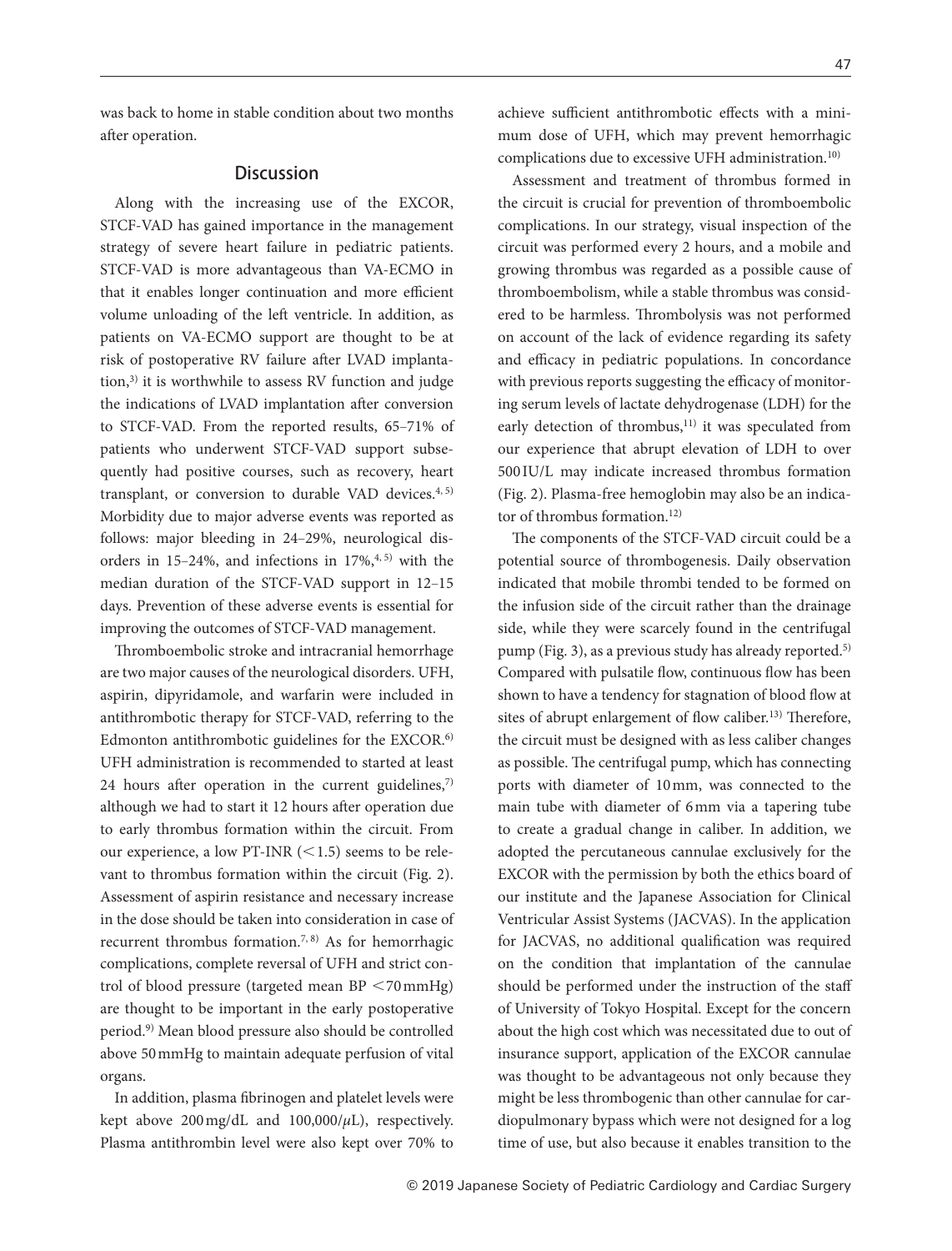

Fig. 3 Configuration of STCF-VAD circuit and the thrombus detection rate in the circuit The upper part of the figure shows the configuration of the STCF-VAD circuit. The main tube has a lateral branch for convenient de-airing of the circuit during circuit exchange. The lower part indicates the thrombus detection rate, i.e. the cumulative number of thrombi detected per total number of inspections (=284), for both fixed and mobile thrombi. STCF-VAD: short-term continuous-flow venticular assist device

EXCOR without re-open chest surgery.

For infection prophylaxis, antimicrobial agents were administered according to the standard regimen for patients under mechanical circulatory support, with necessary escalation considering the results of culture tests. In addition, insertion sites of percutaneous cannulae, where surgical site infection frequently occurs, were prophylactically dressed with the silver-containing carboxymethylated cellulose (AQUACEL Ag®, ConvaTec, Princeton, NJ, USA), which is supposed to absorb the exudate along with gradual release of silver ions, allowing moist wound healing concomitant with antimicrobial effects.14)

Management of STCF-VAD flow was based on the concept that cardiac output is regulated primarily by the RV function and VAD flow must be adjusted to it. As a daily practice, the revolutions per minute of the centrifugal pump were adjusted to keep the adequate LV volume by observing the shape of interventricular septum with echocardiography. In addition, central venous pressure was thought to be the most relevant parameter of RV function. During the early postoperative period, catecholamines and iNO were administered not only to prevent RV failure, but also to achieve maximum RV output to keep the STCF-VAD flow high, with the intention of supporting visceral recovery and reducing the risk of thrombus formation (Fig. 1). After the acute period, flow was gradually decreased along with tapering of RV support.

The STCF-VAD should be converted to the EXCOR as soon as possible because of it's high incidence of complication. Although we have confirmed the will of parents for heart transplant in advance, 29 days of STCF-VAD management was necessary in the present case mainly to wait the decision-making of parents to implant the EXCOR. In this process, discussion between parents and the pediatrician of University of Tokyo Hospital who specializes heart transplant was thought to be crucial to relieve the anxiety of the parents and to confirm their decision. Thus it can be said that one key to prevent the lengthening of STCF-VAD management is frequent and enough explanation to the parents by the expert of heart transplant.

## Conclusion

We have to realize the growing importance of the STCF-VAD as a bridge to EXCOR for pediatric patients with severe heart failure on VA-ECMO support, especially in the institute without the permission to use EXCOR,